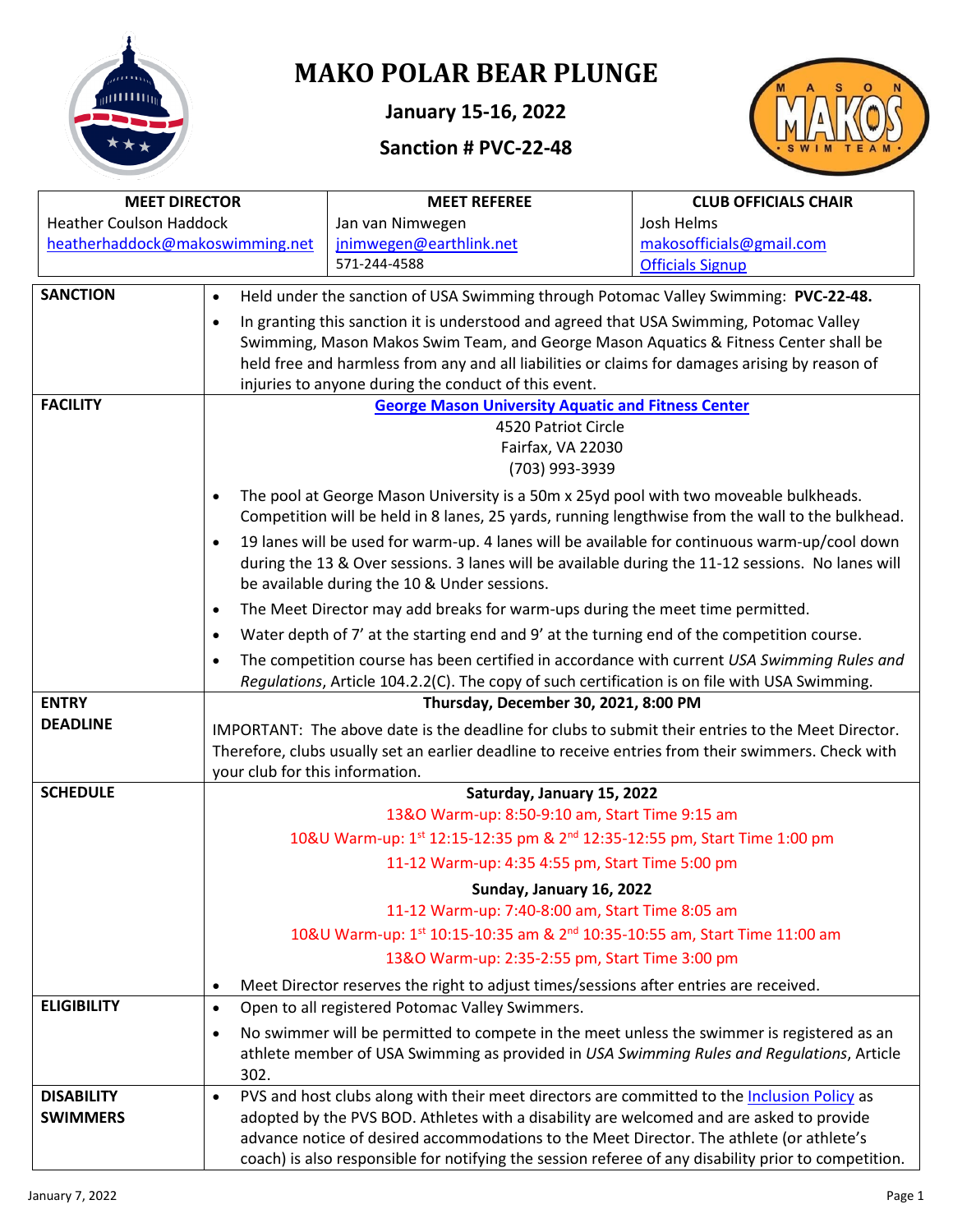| <b>TIMING SYSTEM</b>              | Automatic timing (touchpads primary) will be used for 11-12 and 13&O sessions. Semi-<br>$\bullet$                                                                                                                                                                                                                                                                                                                                                                                                                                                                                                                                                                                                                                                                              |
|-----------------------------------|--------------------------------------------------------------------------------------------------------------------------------------------------------------------------------------------------------------------------------------------------------------------------------------------------------------------------------------------------------------------------------------------------------------------------------------------------------------------------------------------------------------------------------------------------------------------------------------------------------------------------------------------------------------------------------------------------------------------------------------------------------------------------------|
|                                   | automatic timing (buttons primary) will be used for 10&U sessions.                                                                                                                                                                                                                                                                                                                                                                                                                                                                                                                                                                                                                                                                                                             |
| COVID-19<br><b>CONSIDERATIONS</b> | An inherent risk of exposure to COVID-19 exists in any public place where people are present.<br>$\bullet$<br>COVID-19 is a contagious disease that can lead to severe illness and death. According to the<br>Centers for Disease Control and Prevention, senior citizens and individuals with underlying<br>medical conditions are especially vulnerable.                                                                                                                                                                                                                                                                                                                                                                                                                     |
|                                   | USA Swimming, Inc., cannot prevent you (or your child(ren)) from becoming exposed to,<br>$\bullet$<br>contracting, or spreading COVID-19 while participating in USA Swimming sanctioned events. It<br>is not possible to prevent against the presence of the disease. Therefore, if you choose to<br>participate in a USA Swimming sanctioned event, you may be exposing yourself to and/or<br>increasing your risk of contracting or spreading COVID-19.                                                                                                                                                                                                                                                                                                                      |
|                                   | BY ATTENDING OR PARTICIPATING IN THIS COMPETITION, YOU VOLUNTARILY ASSUME ALL<br>$\bullet$<br>RISKS ASSOCIATED WITH EXPOSURE TO COVID-19 AND FOREVER RELEASE AND HOLD HARMLESS<br>USA SWIMMING, POTOMAC VALLEY SWIMMING, MASON MAKOS SWIM TEAM AND GEORGE<br>MASON UNIVERSITY AND EACH OF THEIR OFFICERS, DIRECTORS, AGENTS, EMPLOYEES OR<br>OTHER REPRESENTATIVES FROM ANY LIABILITY OR CLAIMS INCLUDING FOR PERSONAL<br>INJURIES, DEATH, DISEASE OR PROPERTY LOSSES, OR ANY OTHER LOSS, INCLUDING BUT NOT<br>LIMITED TO CLAIMS OF NEGLIGENCE AND GIVE UP ANY CLAIMS YOU MAY HAVE TO SEEK<br>DAMAGES, WHETHER KNOWN OR UNKNOWN, FORESEEN OR UNFORESEEN, IN CONNECTION<br>WITH EXPOSURE, INFECTION, AND/OR SPREAD OF COVID-19 RELATED TO PARTICIPATION IN<br>THIS COMPETITION. |
|                                   | We have taken enhanced health and safety measures for all attending this meet, however we<br>$\bullet$<br>cannot guarantee that you will not become infected with COVID-19. All attending this meet<br>must follow all posted instructions while in attendance. An inherent risk of exposure to COVID-<br>19 exists in any public place where people are present. By attending this meet, you<br>acknowledge the contagious nature of COVID-19 and voluntarily assume all risks related to<br>exposure to COVID-19.                                                                                                                                                                                                                                                            |
|                                   | By choosing to attend this meet you agree to comply with all health and safety mandates and<br>$\bullet$<br>guidelines of USA Swimming, Potomac Valley Swimming, the Commonwealth of Virginia, and<br>Fairfax County.                                                                                                                                                                                                                                                                                                                                                                                                                                                                                                                                                          |
| COVID-19<br><b>PROTOCOLS</b>      | Before signing up your young swimmer, please consider that they can manage themselves for<br>$\bullet$<br>the duration of the meet with just their swim coach overseeing them, including being able to<br>visit the bathroom independently.                                                                                                                                                                                                                                                                                                                                                                                                                                                                                                                                    |
|                                   | Before entering the facility, participants are required to fill out the Mason Health Screening Tool<br>$\bullet$<br>https://itsapps2.gmu.edu/symptom/Account/Login.                                                                                                                                                                                                                                                                                                                                                                                                                                                                                                                                                                                                            |
|                                   | Each session will be limited to 450 swimmers.<br>$\bullet$                                                                                                                                                                                                                                                                                                                                                                                                                                                                                                                                                                                                                                                                                                                     |
|                                   | Athletes should arrive and depart in their suits.<br>$\bullet$                                                                                                                                                                                                                                                                                                                                                                                                                                                                                                                                                                                                                                                                                                                 |
|                                   | Locker rooms use will be limited to restroom use only. Locker rooms will not be available for<br>$\bullet$<br>showering and changing clothes.                                                                                                                                                                                                                                                                                                                                                                                                                                                                                                                                                                                                                                  |
|                                   | No one with symptoms of COVID-19 is permitted in the facility.<br>$\bullet$                                                                                                                                                                                                                                                                                                                                                                                                                                                                                                                                                                                                                                                                                                    |
|                                   | All attendees (athletes, coaches, officials, and volunteers) must wear a mask to enter the facility<br>$\bullet$<br>and throughout the facility, with the exception of athletes when competing or warming<br>up/cooling down.                                                                                                                                                                                                                                                                                                                                                                                                                                                                                                                                                  |
|                                   | Spectators are not permitted. The competition will be live streamed on the MAKO Facebook<br>$\bullet$<br>page.                                                                                                                                                                                                                                                                                                                                                                                                                                                                                                                                                                                                                                                                 |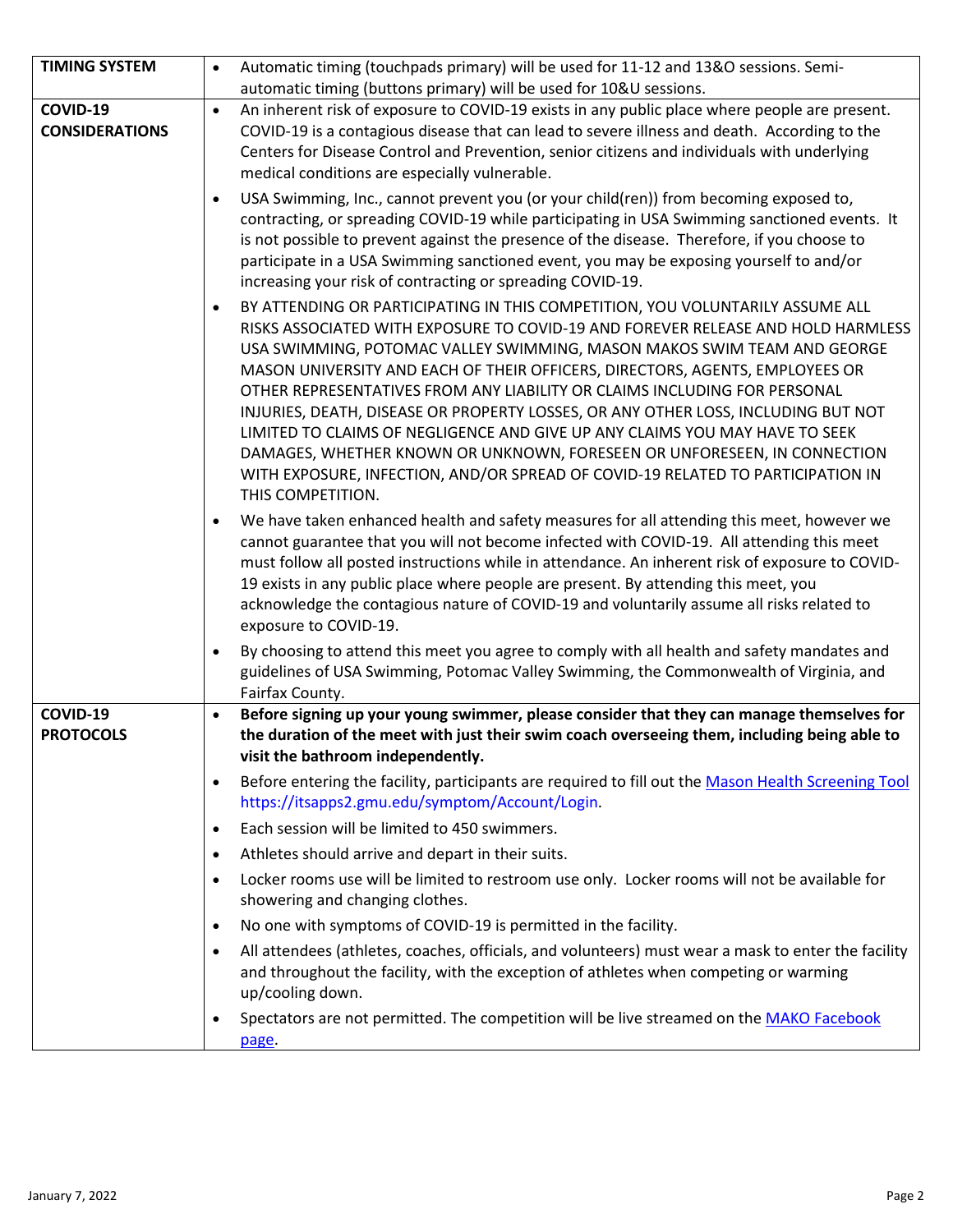| <b>RULES</b>             | Current USA Swimming rules shall govern this meet.<br>$\bullet$                                                                                                                                                                                                                                                                                                                                                                                      |
|--------------------------|------------------------------------------------------------------------------------------------------------------------------------------------------------------------------------------------------------------------------------------------------------------------------------------------------------------------------------------------------------------------------------------------------------------------------------------------------|
|                          | All applicable adults participating in or associated with this meet acknowledge that they are<br>$\bullet$<br>subject to the provisions of the USA Swimming Minor Athlete Abuse Prevention Policy                                                                                                                                                                                                                                                    |
|                          | ("MAAPP"), and that they understand that compliance with the MAAPP policy is a condition of<br>participation in the conduct of this competition.                                                                                                                                                                                                                                                                                                     |
|                          | No on-deck USA Swimming registration is permitted.<br>$\bullet$                                                                                                                                                                                                                                                                                                                                                                                      |
|                          | In compliance with USA Swimming Rules and Regulations, the use of audio or visual recording<br>$\bullet$<br>devices, including a cell phone is not permitted in the changing areas, rest rooms, or locker<br>rooms. Per PVS policy, the use of equipment capable of taking pictures (e.g., cell phones,<br>cameras, etc.) is banned from behind the starting blocks during the entire meet, including warm<br>up, competition and cool down periods. |
|                          | Deck changes are prohibited.<br>$\bullet$                                                                                                                                                                                                                                                                                                                                                                                                            |
|                          | Any swimmer entered in the meet must be certified by a USA Swimming member coach as being<br>$\bullet$<br>proficient in performing a racing start or must start each race from within the water. When<br>unaccompanied by a member-coach, it is the responsibility of the swimmer or the swimmer's<br>legal guardian to ensure compliance with this requirement.                                                                                     |
|                          | Operation of a drone or any other flying devices is prohibited over the venue (pools,<br>$\bullet$<br>athlete/coach areas, spectator areas and open ceiling locker rooms) any time athletes, coaches,<br>officials and/or spectators are present.                                                                                                                                                                                                    |
|                          | Dive-over starts may be used.<br>$\bullet$                                                                                                                                                                                                                                                                                                                                                                                                           |
|                          | The Meet Director and the PVS Technical Committee reserve the right to limit events, heats,<br>$\bullet$<br>swimmers or adjust the format to conform with the 4-hour provision for sessions that include<br>12 & U events per Rule 205.3.1F.                                                                                                                                                                                                         |
| <b>EVENT RULES</b>       | All events are timed finals.<br>$\bullet$                                                                                                                                                                                                                                                                                                                                                                                                            |
|                          | Seed times are short course yards. Athletes may enter a total of six (6) events and no more than<br>$\bullet$<br>three (3) per day.                                                                                                                                                                                                                                                                                                                  |
|                          | 10 & Unders who want to enter the 12 & Under 500 freestyle may not enter the 10 & Under<br>$\bullet$<br>session on Saturday.                                                                                                                                                                                                                                                                                                                         |
|                          | Swimmers must provide their own timer and counter (if desired) for the 500 freestyle and 400<br>$\bullet$<br>IM.                                                                                                                                                                                                                                                                                                                                     |
|                          | No Deck entries will be accepted                                                                                                                                                                                                                                                                                                                                                                                                                     |
|                          | The Meet Director reserves the right to alter the format of the meet after entries are received<br>$\bullet$                                                                                                                                                                                                                                                                                                                                         |
|                          | to best accommodate timelines, space availability and COVID-19 Considerations and COVID-19<br>Protocols, as set forth above.                                                                                                                                                                                                                                                                                                                         |
| <b>POSITIVE CHECK IN</b> | For the 13 & Over sessions, there will be positive check in for events 200 yd and longer utilizing<br>$\bullet$<br>a check in sheet organized by team. The check in will be due 30 minutes before the start of<br>events. All other events will be pre-seeded.                                                                                                                                                                                       |
|                          | All events for the 11-12 and 10 & Under sessions will be pre-seeded.<br>$\bullet$                                                                                                                                                                                                                                                                                                                                                                    |
| <b>WARM-UP</b>           | The prescribed PVS warm-up procedures and safety policies will be followed. The Meet Director<br>$\bullet$<br>may determine the structure of warm-up, including times/lane assignments.                                                                                                                                                                                                                                                              |
| <b>SUPERVISION</b>       | Coaches are responsible for the conduct of their swimmers and cleaning up for their team areas.<br>$\bullet$                                                                                                                                                                                                                                                                                                                                         |
| <b>SEEDING</b>           | All events will be pre-seeded except the 13 & Over events 200 yard and longer.<br>$\bullet$                                                                                                                                                                                                                                                                                                                                                          |
| <b>AWARDS</b>            | No Awards<br>$\bullet$                                                                                                                                                                                                                                                                                                                                                                                                                               |
| <b>PROGRAMS</b>          | Meet programs will be available on the MAKO website the evening before the meet at<br>$\bullet$<br>www.makoswimming.net.                                                                                                                                                                                                                                                                                                                             |
| <b>CREDENTIALS</b>       | Parents not working the meet as a deck official, volunteer timer or other position are not<br>$\bullet$                                                                                                                                                                                                                                                                                                                                              |
|                          | permitted in the facility. Only athletes, USA Swimming certified coaches, and deck officials will                                                                                                                                                                                                                                                                                                                                                    |
|                          | be permitted on the deck. Coaches and Officials should have proof of active USA Swimming                                                                                                                                                                                                                                                                                                                                                             |
|                          | membership with them at all times.                                                                                                                                                                                                                                                                                                                                                                                                                   |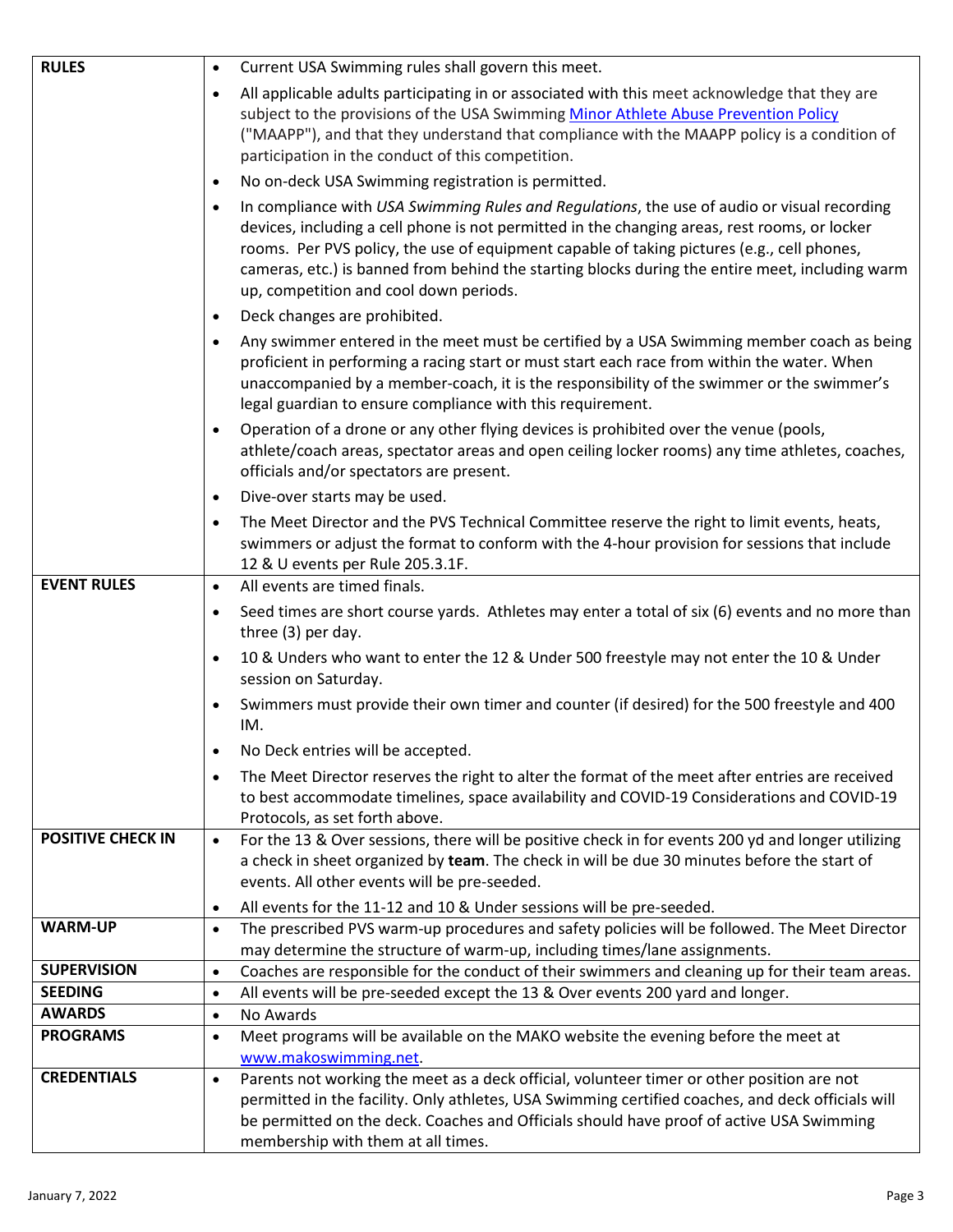| <b>SPECTATOR ENTRY</b><br><b>FEE</b> | No spectators will be allowed in the building. The meet will be live streamed on the MAKO<br>Facebook page.                                                                                                                                                                                                               |
|--------------------------------------|---------------------------------------------------------------------------------------------------------------------------------------------------------------------------------------------------------------------------------------------------------------------------------------------------------------------------|
|                                      |                                                                                                                                                                                                                                                                                                                           |
| <b>OFFICIALS</b>                     | Each participating club is requested to provide at least one table worker or official (Referee<br>$\bullet$<br>Starter, Chief Judge or Stroke & Turn Judge) per session if entering 25 or more splashes.<br>Officials interested in volunteering should complete the Officials Signup or contact Josh Helms,<br>$\bullet$ |
|                                      | makosofficials@gmail.com<br>Officials volunteering for this meet should sign in at the recording table prior to the start of<br>$\bullet$                                                                                                                                                                                 |
|                                      | warm-ups. A comprehensive officials briefing will precede each session during warm-ups.                                                                                                                                                                                                                                   |
| <b>TIMERS</b>                        | Two (2) timers per lane.<br>$\bullet$                                                                                                                                                                                                                                                                                     |
|                                      | Participating clubs are requested to provide timers in proportion to their entries. One timer is<br>$\bullet$<br>requested for each 25 entries.                                                                                                                                                                           |
|                                      | Timer signup will be available on the MAKO website, www.makoswimming.net.<br>$\bullet$                                                                                                                                                                                                                                    |
| <b>ENTRY PROCEDURES</b>              | Entries should be submitted by email to the Meet Director. Heather Coulson Haddock<br>$\bullet$<br>heatherhaddock@makoswimming.net                                                                                                                                                                                        |
|                                      | Include in the subject of the email, "MAKO POLAR PLUNGE - ***" with the club's initials in place<br>$\bullet$<br>of the asterisks. If your club submits multiple entry files include training site in the subject of<br>the email.                                                                                        |
|                                      | Include in entry email: entry file, report of entries by name, report of entries by event.<br>$\bullet$                                                                                                                                                                                                                   |
|                                      | In the body of your email provide entry numbers (girls, boys, totals), contact information (email,<br>$\bullet$<br>phone, officials contact).                                                                                                                                                                             |
|                                      | Entries directly from individual team members will not be accepted.<br>$\bullet$                                                                                                                                                                                                                                          |
|                                      | Entries by phone or fax will not be accepted.<br>$\bullet$                                                                                                                                                                                                                                                                |
|                                      | The Meet Director will acknowledge receipt by return email within 24 hours. If<br>$\bullet$<br>acknowledgement is not received in a timely manner, please contact the Meet Director.                                                                                                                                      |
|                                      | Any club that enters an unregistered or improperly registered athlete, falsifies an entry in any<br>$\bullet$<br>way, or permits an unregistered coach to represent them will be fined the sum of \$100 by PVS<br>and no further entries will be accepted from that club until the said fine is paid.                     |
| <b>ENTRY FEES</b>                    | Per Swimmer Surcharge: \$10<br>Individual Event Fee: \$12                                                                                                                                                                                                                                                                 |
|                                      | Make checks payable to HLR, LLC, and mail to:<br><b>PO Box 168</b><br>Clifton, VA 20124                                                                                                                                                                                                                                   |
|                                      | Payment for entries from unattached swimmers not affiliated with a team must be received<br>$\bullet$<br>prior to the meet. Payment may be made by cash or check.                                                                                                                                                         |
|                                      | Entry fees are due with meet entry. Unpaid fees will be reported to the PVS Administrative<br>$\bullet$<br>Office at the conclusion of the meet.                                                                                                                                                                          |